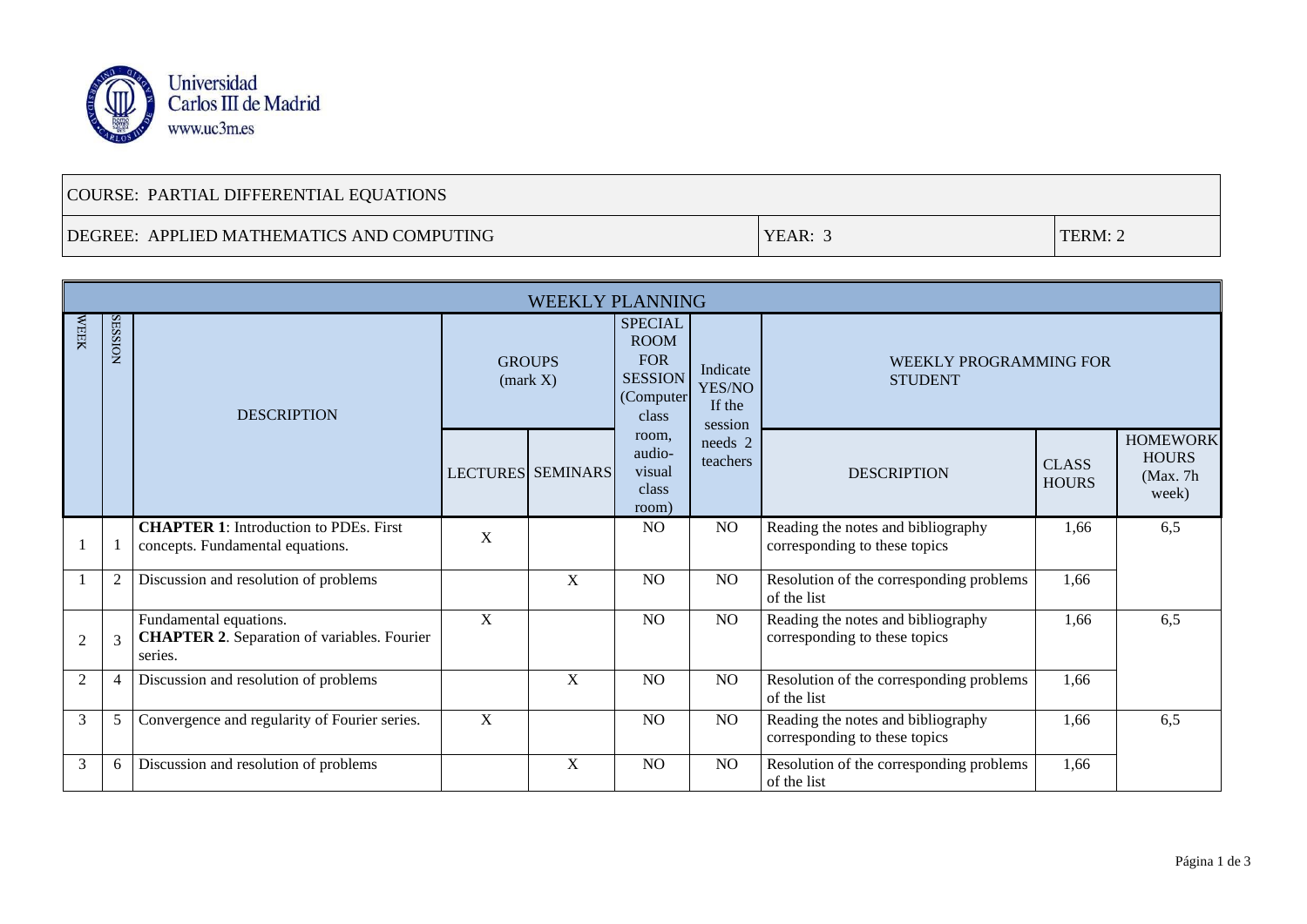|                |    | Sturm-Liouville problems.                                                           | X           |                | N <sub>O</sub> | N <sub>O</sub>  | Reading the notes and bibliography<br>corresponding to these topics | 1,66 | 6,5 |
|----------------|----|-------------------------------------------------------------------------------------|-------------|----------------|----------------|-----------------|---------------------------------------------------------------------|------|-----|
| $\overline{4}$ | 8  | Discussion and resolution of problems                                               |             | $\mathbf X$    | NO             | NO              | Resolution of the corresponding problems<br>of the list             | 1,66 |     |
| 5              | 9  | Fourier transform                                                                   | $\mathbf X$ |                | NO             | NO              | Reading the notes and bibliography<br>corresponding to these topics | 1,66 | 6,5 |
| 5              | 10 | Discussion and resolution of problems                                               |             | $\overline{X}$ | NO.            | NO <sub>1</sub> | Resolution of the corresponding problems<br>of the list             | 1,66 |     |
| 6              | 11 | <b>CHAPTER 3.</b> Laplace equation. Properties of<br>harmonic functions.            | X           |                | N <sub>O</sub> | NO              | Reading the notes and bibliography<br>corresponding to these topics | 1,66 | 6,5 |
| 6              |    | Discussion and resolution of problems                                               |             | $\mathbf X$    | N <sub>O</sub> | NO              | Resolution of the corresponding problems<br>of the list             | 1,66 |     |
| 7              | 13 | Poisson equation. Green's representation.                                           | X           |                | NO             | NO              | Reading the notes and bibliography<br>corresponding to these topics | 1,66 | 6,5 |
| $\overline{7}$ | 14 | Discussion and resolution of problems                                               |             | $\mathbf X$    | N <sub>O</sub> | NO              | Resolution of the corresponding problems<br>of the list             | 1,66 |     |
| 8              | 15 | Green's functions.                                                                  | $\mathbf X$ |                | NO             | NO              | Reading the notes and bibliography<br>corresponding to these topics | 1,66 | 6,5 |
| 8              |    | 16 Discussion and resolution of problems.                                           |             | $\mathbf X$    | NO             | NO              | Resolution of the corresponding problems<br>of the list.            | 1,66 |     |
| 9              | 17 | <b>CHAPTER 4.</b> The heat equation in bounded<br>domains. Separation of variables. | $\mathbf X$ |                | N <sub>O</sub> | N <sub>O</sub>  | Reading the notes and bibliography<br>corresponding to these topics | 1,66 | 6,5 |
| 9              | 18 | First midterm exam                                                                  |             | $\mathbf X$    | NO             | N <sub>O</sub>  | First midterm exam                                                  | 1,66 |     |
| 10             | 19 | Green's representation. The heat equation in the<br>space.                          | $\mathbf X$ |                | NO             | NO              | Reading the notes and bibliography<br>corresponding to these topics | 1,66 | 6,5 |
| 10             | 20 | Discussion and resolution of problems                                               |             | X              | N <sub>O</sub> | NO              | Resolution of the corresponding problems<br>of the list             | 1,66 |     |
| 11             | 21 | Gauss kernel. Selfsimilarity.                                                       | $\mathbf X$ |                | NO             | NO              | Reading the notes and bibliography<br>corresponding to these topics | 1,66 | 6,5 |
| 11             | 22 | Discussion and resolution of problems                                               |             | X              | NO             | NO              | Resolution of the corresponding problems<br>of the list             | 1,66 |     |